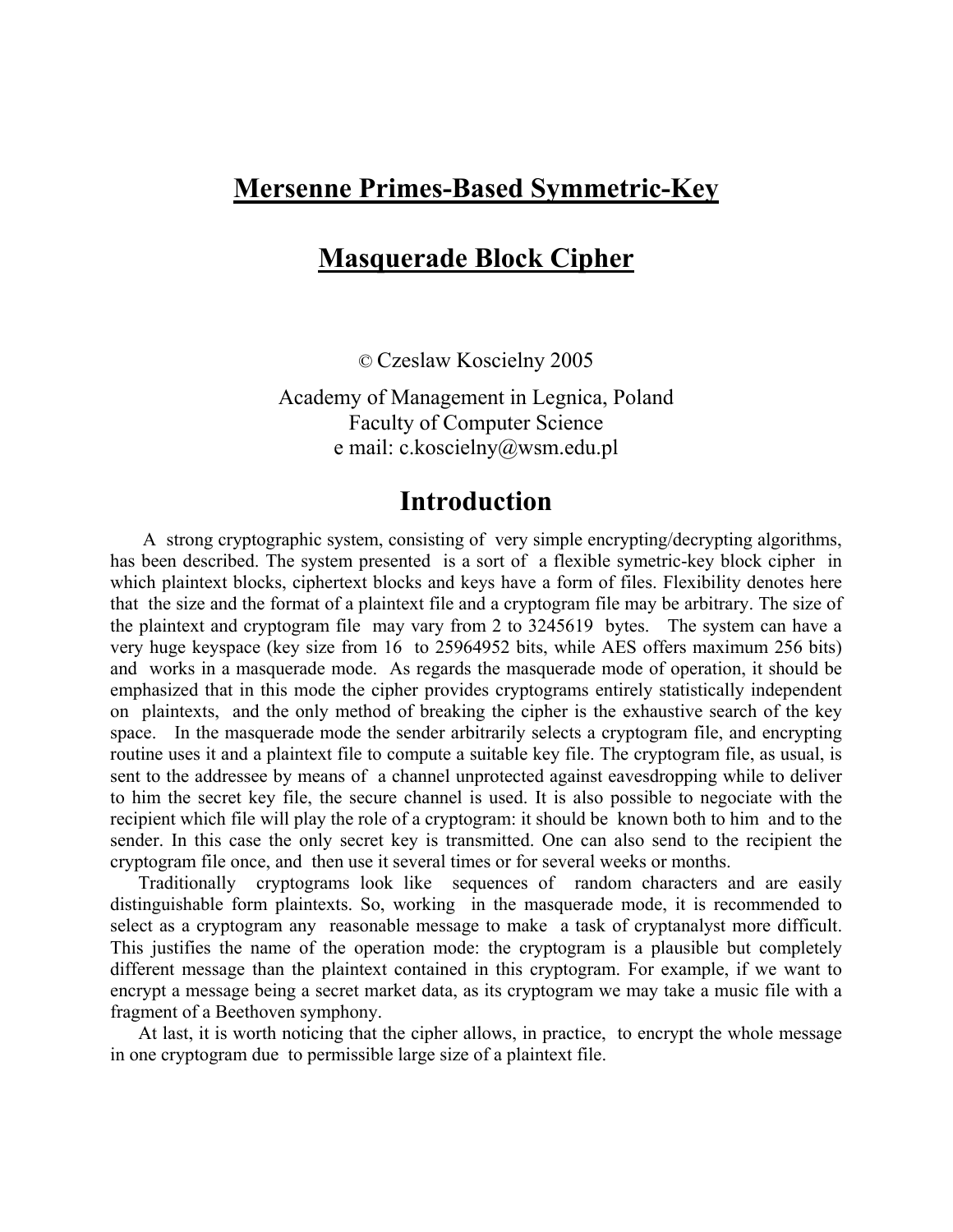# **Encryption/Decryption Algorithms**

The encryption operation is very simple and consists in computing a secret key

$$
K = i2f(f2i(M) - f2i(C))
$$

where *M* denotes a plaintext file, **f2i** and **i2f** - conversion procedures from file to integer and *vice versa*, *C* denotes a name of an arbitrarily selected cryptogram file and K - a name of a key file, respectively. Thus, in the masquerade mode of operation, *C* may be entirely independent on *M* and *K*. Cryptograms, as in the conventional mode of operation, are transmitted through unsecured channel, whereas secret keys through the secure channel.

During decryption the recovered plaintext file is determined using the equation

$$
M = i2f(f2i(K) + f2i(C))
$$

The operations of addition and subtraction in encryption/decryption algorithms are operations in the addititive group of *GF(p)* (it is possible, of course, to operate in the multiplicative group of this field, but multiplicative operations are much more slower than addition and subtraction).These algorithms can yield strong encryption if the key size is equal to at least 4000 bits, i.e. if  $p =$  nextprime(2<sup>4000</sup>)). But everybody knows that it is difficult to find such huge primes, even for Maple, therefore, the Mersenne primes are used.

## **Maple Implementation of a Mersenne Primes-Based Symmetric-Key Masquerade Block Cipher**

In practice, for encrypting/decrypting, the reader can use only two following procedures:

- **ENCmers := proc(ptfn, cfn::string) ... end proc:** the encrypting procedure. The actual parameters which are substituted for formal parameters **ptfn** and **cfn** are names of a plaintext file and a cryptogram file, respectively. The procedure creates the key file, assigns the name to it, and reveals this name to the user.
- **DECmers := proc(cfn, kfn::string) ... end proc:** the decrypting procedure, in which the formal parameters **cfn** and **kfn** are replaced by the actual names of a cryptogram file and a key file. The routine forms the recovered plaintext file and similarly as previous routine selects the name for it, communicating this name to the user.

 These routines work correctly even if a plaintext file or selected for cryptogram file have leading and trailing zero bytes (as, e.g. some **\*.dll** and **\*.exe** files).

 To verify whether, after deciphering, the original and recovered plaintext files are the same, we may put to use the procedure

```
• filcomp(f1, f2::string) ... end proc:
```
which compares two files with the names **f1** and **f2**.

 The above procedures, together with 9 necessary auxiliary routines (**setp**, **Emrs**, **Dmrs**, **l2f**, **f2l**, **i2f**, **f2i**, **i2l**, **l2i**), written in Maple interpreter, are contained in the file **mbc.m** and my be listed by means of the statement **showstat**. One should also know that the cipher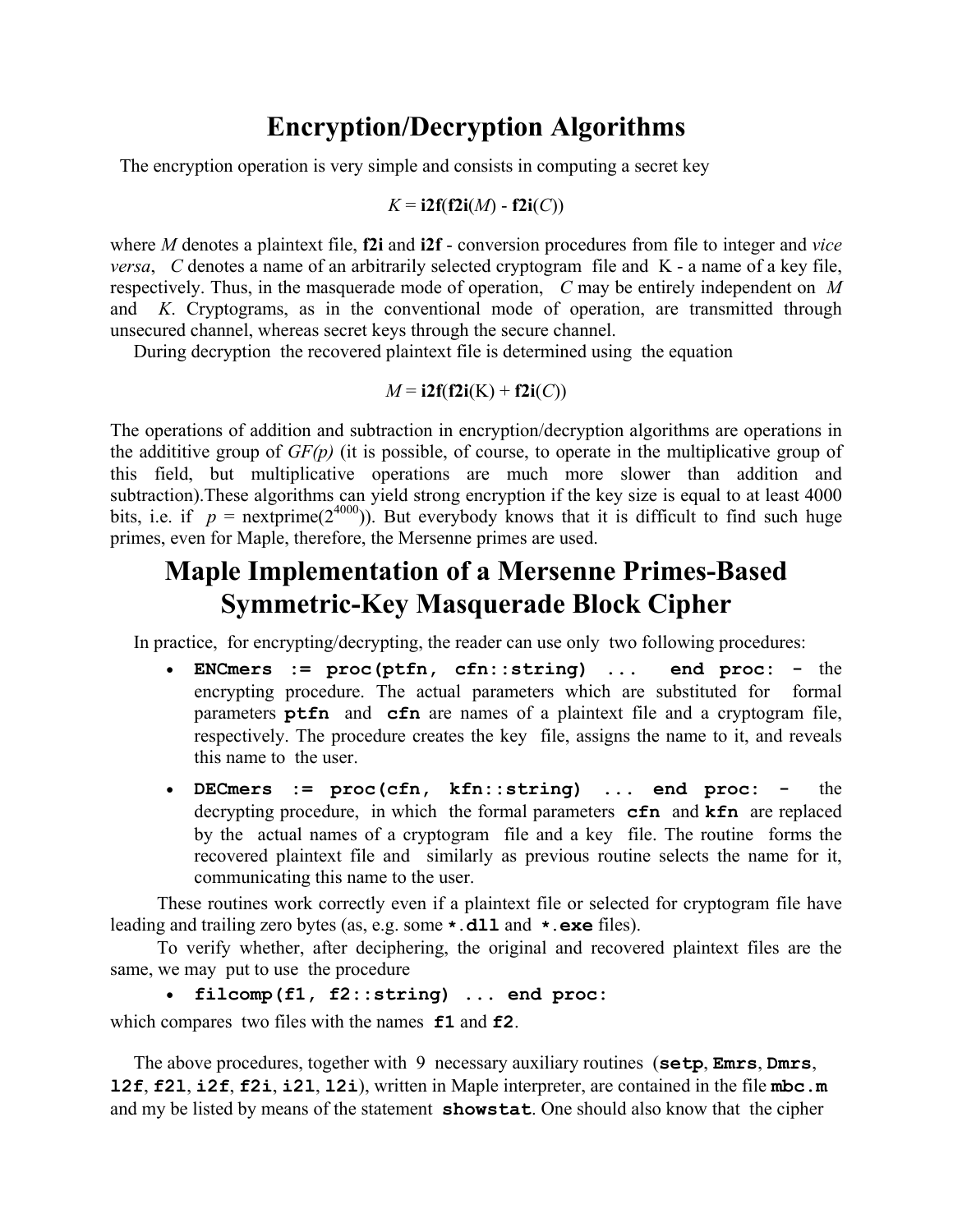decides itself which number of a Mersenne prime, depending on the plaintext file and cryptogram file sizes, ought to be used (see Table 1).

| No. of a | Size of | No. of a | Size of |
|----------|---------|----------|---------|
| Mersenne | a file  | Mersenne | a file  |
| prime    | (bytes) | prime    | (bytes) |
| 5        | 2       | 24       | 2493    |
| 6        | 3       | 25       | 2713    |
| 7        | 3       | 26       | 2902    |
| 8        | 4       | 27       | 5563    |
| 9        | 8       | 28       | 10781   |
| 10       | 12      | 29       | 13813   |
| 11       | 14      | 30       | 16507   |
| 12       | 16      | 31       | 27012   |
| 13       | 66      | 32       | 94605   |
| 14       | 76      | 33       | 107430  |
| 15       | 160     | 34       | 157224  |
| 16       | 276     | 35       | 174784  |
| 17       | 286     | 36       | 372028  |
| 18       | 403     | 37       | 377673  |
| 19       | 532     | 38       | 871575  |
| 20       | 553     | 39       | 1683365 |
| 21       | 1212    | 40       | 2624502 |
| 22       | 1243    | 41       | 3004573 |
| 23       | 1402    | 42       | 3245619 |

Table 1. Approximate value of a maximal size of a plaintext and cryptogram file versus a number of a Mersenne prime *p* used for computing in *GF(p)*

## **Encrypting/Decrypting Experiments**

 To begin with, we must first execute the statements mentioned below. The actual parameter **ap** in the statement **currentdir(ap)** ought to be the name of the directory, where the files: **m1.jpg**, **m2.gif**, **m3.mid**, **m4.txt**, **mersmbc.mw** and Maple internal format file **mbc.m** are stored.

```
> restart;
```
#### **currentdir("d:/mersmbc"); #in the case if ap := "d:/mersmbc" read "mbc.m":**

In the first example as the the cryptogram of the plaintext file **m1.jpg** the file **m2.gif** is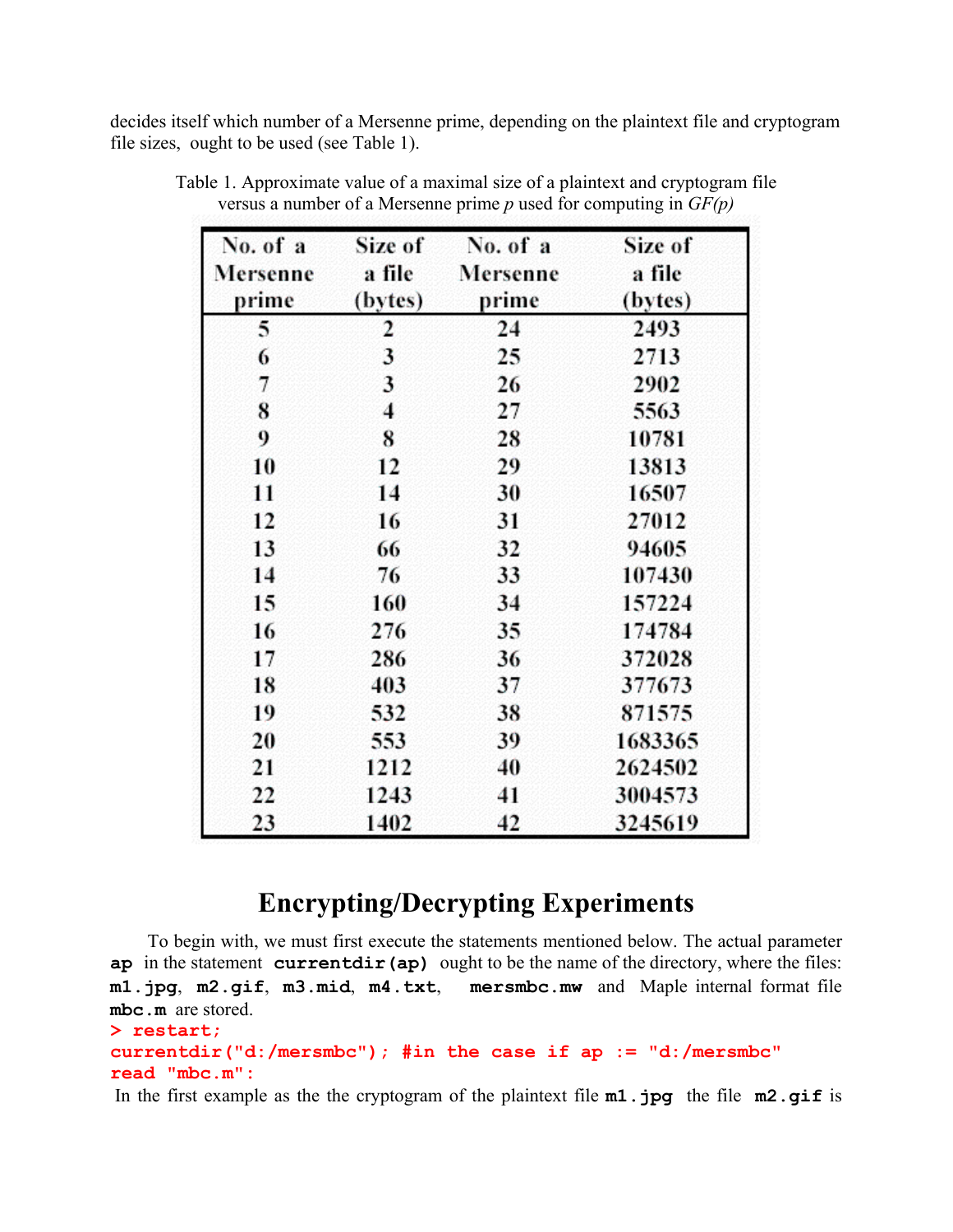selected.

#### **> ENCmers("m1.jpg", "m2.gif");**

The rate of encrypting is about 36 kbyte/s using PC with a clock 3.192 GHz.

 As a result of encrypting the key file **m1m2jpg.key** has been created. It is worth mentioning that the name of the key file, produced during encryption, contains the extension of a plaintext file name (it is useful in decrypting). The extension of any file name must have three characters.

 Now, knowing the names of cryptogram and key files, we may again recover from the cryptogram file the plaintext file by calling the decrypting procedure:

**> DECmers("m2.gif","m1m2jpg.key"):**

We see that the name of the recovered plaintext file has a proper extension. It is possible now to compare the original and recovered plaintexts:

```
> filcomp("m1.jpg", "m1m2.jpg");
```
The reader will easily follow the remainig examples and, without trouble, certainly will experiment with his own files.

```
> ENCmers("m2.gif", "m1.jpg"):
> DECmers("m1.jpg", "m2m1gif.key"):
> filcomp("m2.gif", "m2m1.gif");
> ENCmers("m4.txt", "m3.mid"):
> DECmers("m3.mid", "m4m3txt.key"):
> filcomp("m4.txt", "m4m3.txt");
> ENCmers("m3.mid", "m4.txt"):
> DECmers("m4.txt", "m3m4mid.key"):
> filcomp("m3.mid", "m3m4.mid");
```
### **Conclusions**

 In the contribution an example of a method of construction of *GF(p)*-based strong block cipher has been presented. The security of cipher discussed can be tuned since the keysize can vary from several to 13466920 bits. The cipher may work either as a masquerade cipher with the key file size equal to the maximal size of a plaintext file or as a conventional symmetric-key block cipher. The worksheet enables the reader to experimentally encrypt/decrypt arbitrary files of a size up to 3.25 Mbyte. After executing the worksheet **mersmbc.mw** 8 files have been created and stored in the current directory. Any file used in the experiment and obtained as a result of encryption/decryption procedures may be preliminarily cryptanalysed using [1]. Due to this action we may be sure that the cipher is really strong.

 The cipher works quite fast in the Maple environment. By implementing encryption/decryption procedures in C or in other high level programming language we may attain the encryption/decryption rate of an order from hundreds of kbyte/s to several Mbyte/s..

 However, the procedures presented have several limitations and imperfections - they are not entirely resistant to input data errors and the plaintext, key and cryptogram file names ought to consist of rather two characters and must have exactly three characters in the extension part of a file name.

 The worksheet **mersmbc.mw** handles intensively binary files. Therefore, if the reader, executing the worksheet, causes an input data or another error, some files remain open. In this case, to continue the experiment, the internal memory of Maple kernel should be cleared using the statement **restart** and after it the file **mbc.m** ought to be read again.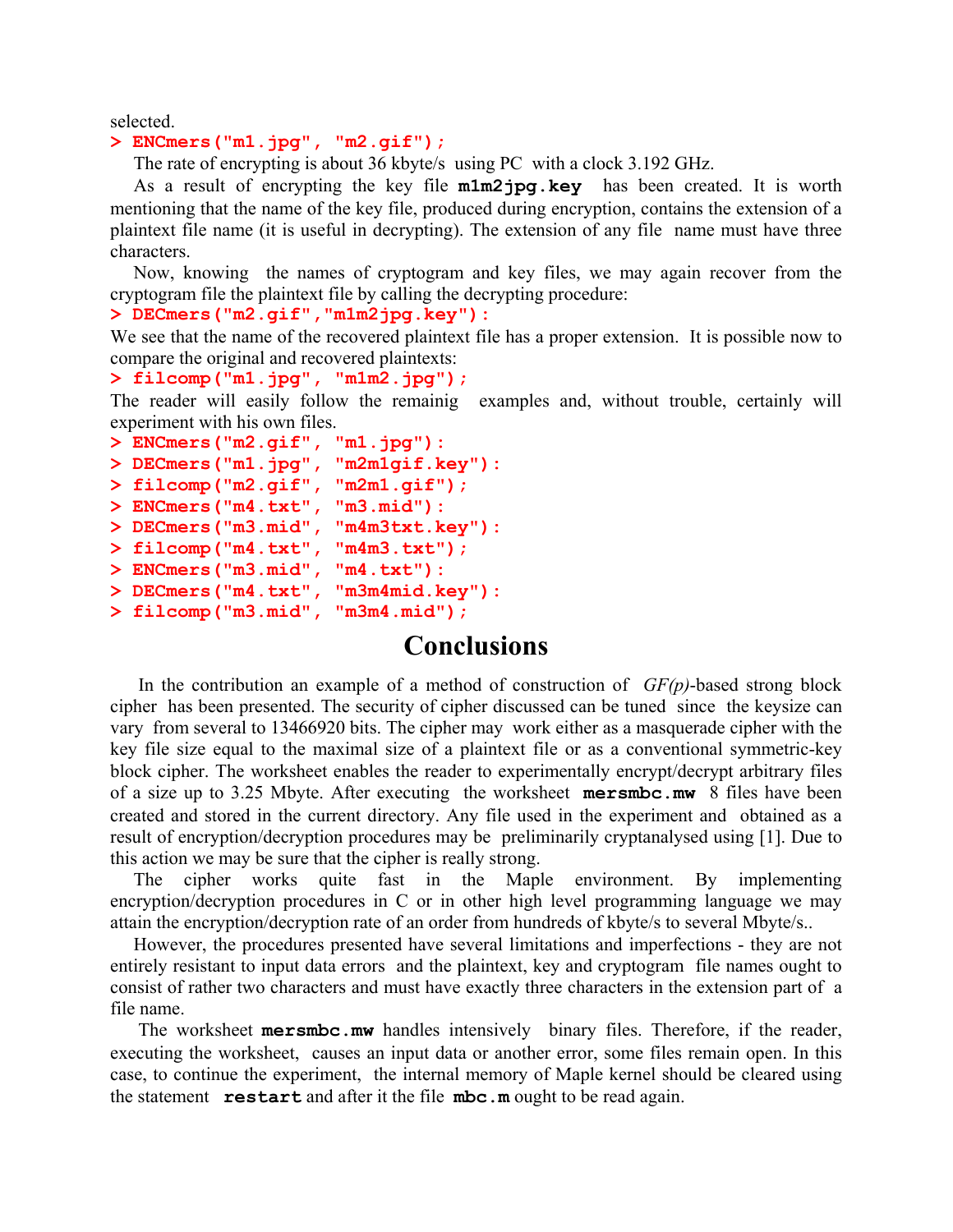## **References**

[1] Koscielny, C.: Maple Tools for Preliminary Cryptanalysis, **http://www.maplesoft.com/applications**

```
The content of the file mbc.m
```

```
l2f := proc(l::list, fn::string) 
local f; 
    1 f := fopen(fn,WRITE,BINARY); 
    2 writebytes(f,l); 
    3 fclose(f) 
end proc: 
f2l := proc(fn::string) 
local l, f, fs; 
    1 f := fopen(fn,READ,BINARY); 
    2 fs := filepos(f,infinity); 
    3 filepos(f,0); 
    4 l := readbytes(f,fs); 
    5 fclose(f); 
    6 l 
end proc: 
i2f := proc(n::nonnegint, fn::string) 
    1 l2f(i2l(n),fn) 
end proc: 
f2i := proc(fn::string) 
    1 l2i(f2l(fn)) 
end proc: 
i2l := proc(nn::nonnegint) 
    1 if nn = 0 then 
    2 [0] 
        else 
    3 convert(nn,base,256) 
        end if 
end proc: 
l2i := proc(l::list)
```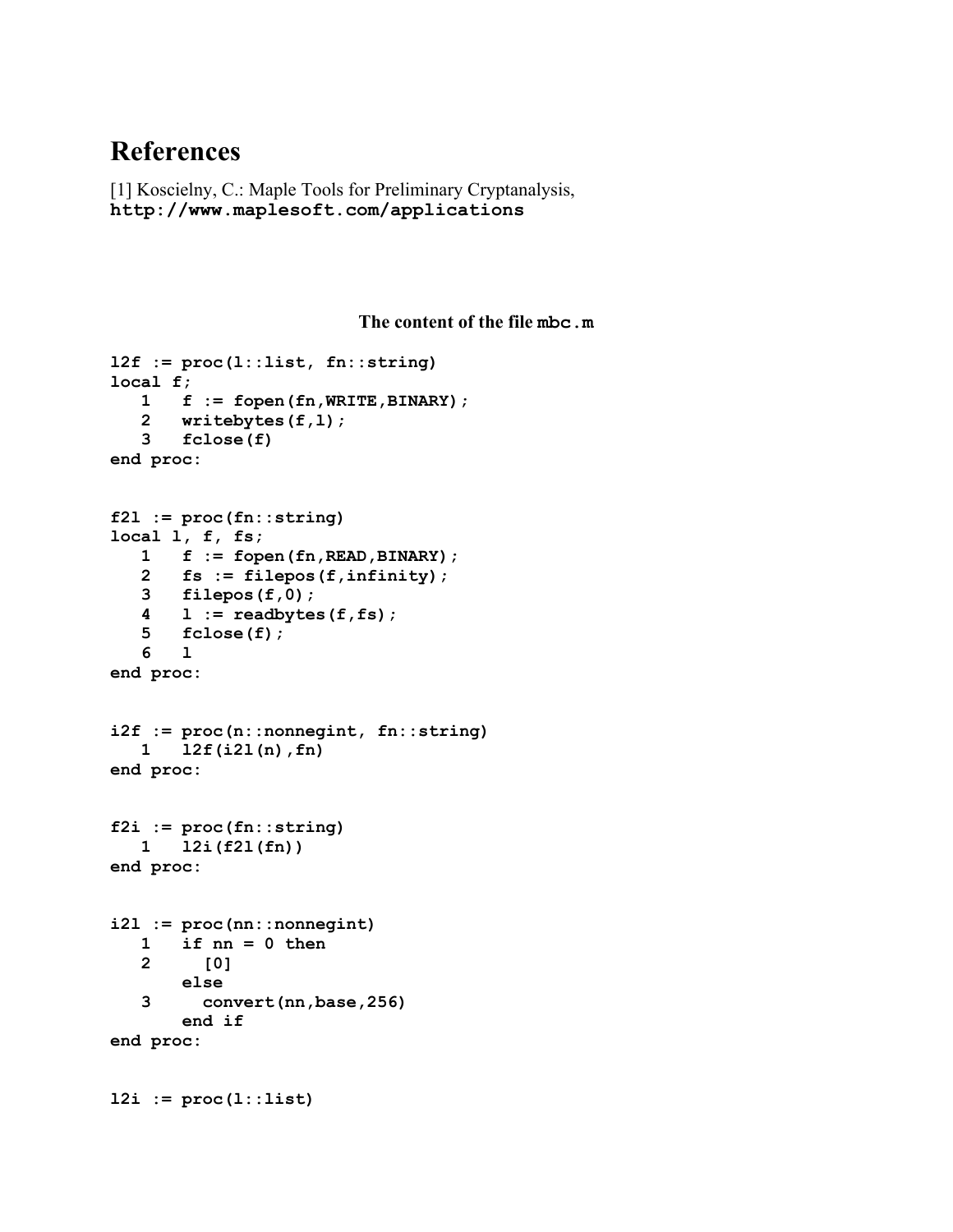```
local t, m; 
   1 t := modp1 (ConvertIn(1,x), p) ;
    2 subs(x = 256,t) 
end proc: 
ENCmers := proc(ptfn, cfn::string) 
local ptfs, cfns, kfn, mx, t, ptfl, cfl, f; 
global p; 
    1 printf("ENCRYPTING:"); 
    2 ptfs := filepos(ptfn,infinity); 
    3 fclose(ptfn); 
    4 cfns := filepos(cfn,infinity); 
    5 fclose(cfn); 
    6 if cfns < ptfs then 
    7 mx := ptfn 
        else 
    8 mx := cfn 
        end if; 
    9 p := setp(mx); 
   10 kfn := cat(substring(ptfn,1 .. length(ptfn)-4),substring(cfn,1 
.. length(ptfn)-4),substring(ptfn,length(ptfn)-2 .. 
length(ptfn)),".key"); 
   11 printf("%s%s%s","\nPlaintex file name: <<",ptfn,">>"); 
   12 printf("%s%s%s",".\nCryptogram file name <<",cfn,">>."); 
   13 t := time(); 
   14 f := fopen(ptfn,READ,BINARY); 
   15 ptfl := readbytes(f,ptfs); 
   16 fclose(f); 
   17 ptfl := [1, op(ptfl), 1]; 
   18 f := fopen(cfn,READ,BINARY); 
   19 cfl := readbytes(f,cfns); 
   20 fclose(f); 
   21 cfl := [1, op(cfl), 1]; 
   22 Emrs(ptfl,cfl,kfn); 
   23 t := time()-t; 
   24 printf("%s%s%s%6.2f%s","\nKeyfile named <<",kfn,">> computed in 
",t," s.\n"); 
   25 printf("%s","Now you can send safely cryptogram"); 
   26 printf(" and key file to your correspondent.\nThe key file "); 
   27 printf(" should be sent to him using a secure channel. "); 
   28 printf("%s%6.2f%s","\nEnryption rate: ",1/1000*ptfs/t," 
kbyte/s.") 
end proc: 
DECmers := proc(cfn, kfn::string) 
local rptfn, t, f, fs, rptfl, cfl, l, cfns; 
global p; 
    1 printf("DECRYPTING:\n"); 
    2 rptfn := cat(substring(kfn,1 .. length(kfn)-
7),".",substring(kfn,length(kfn)-6 .. length(kfn)-4));
```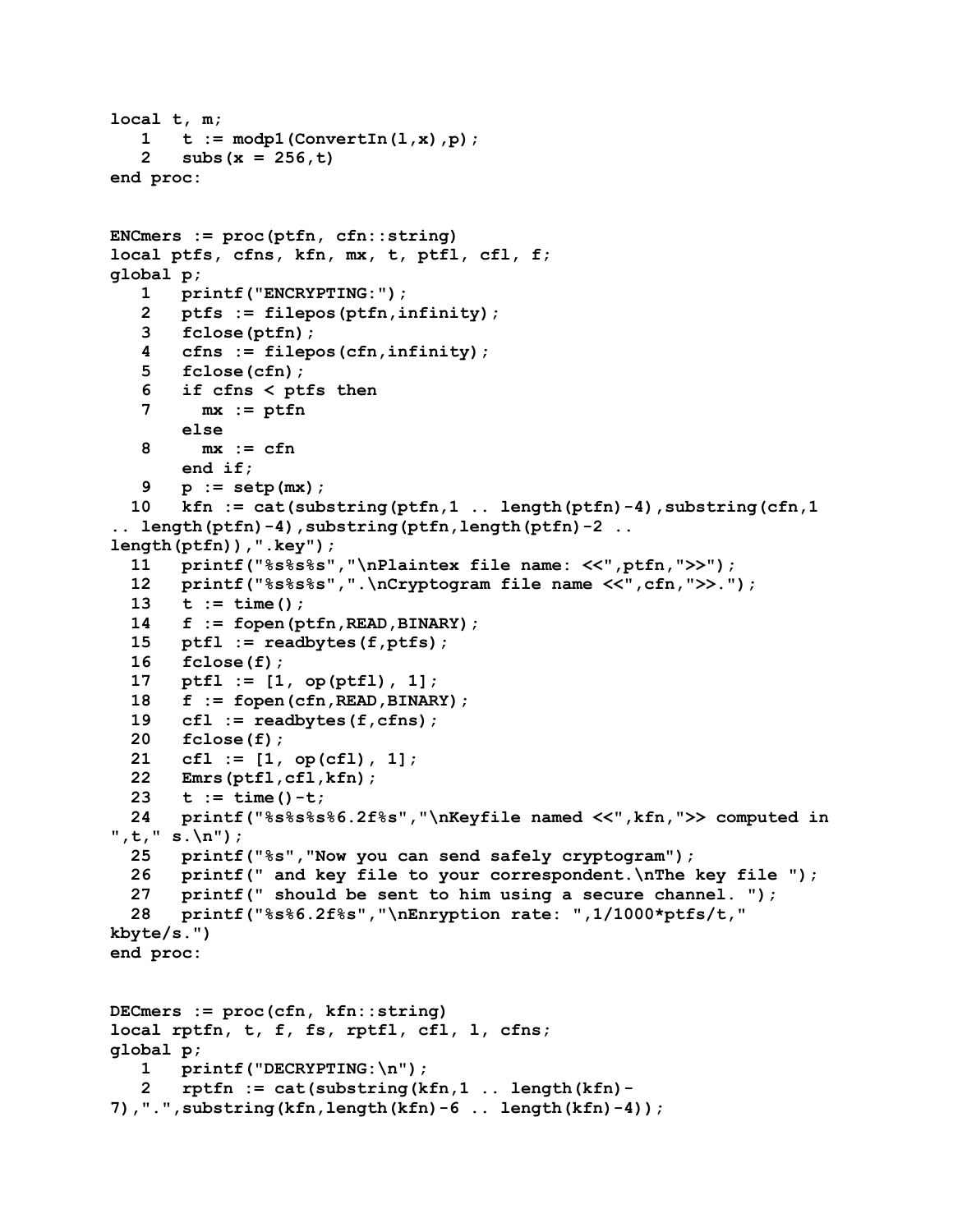```
 3 printf("%s%s%s","Key file: <<",kfn,">>.\n"); 
    4 printf("%s%s%s","Cryptogram file: <<",cfn,">>.\n"); 
    5 printf("%s%s%s","Recovered plaintext file: <<",rptfn,">>."); 
    6 t := time(); 
    7 cfns := filepos(cfn,infinity); 
    8 fclose(cfn); 
    9 p := setp(kfn); 
   10 f := fopen(cfn,READ,BINARY); 
   11 cfl := readbytes(f,cfns); 
   12 fclose(f); 
   13 cfl := [1, op(cfl), 1]; 
   14 Dmrs(cfl,kfn,rptfn); 
   15 f := fopen(rptfn,READ,BINARY); 
   16 fs := filepos(f,infinity); 
   17 filepos(f,0); 
   18 l := readbytes(f,fs); 
   19 fclose(f); 
   20 f := fopen(rptfn,WRITE,BINARY); 
   21 l := [op(2 .. nops(l)-1,l)]; 
   22 writebytes(f,l); 
   23 fclose(f); 
   24 t := time()-t; 
   25 printf("%s%6.2f%s","\nDeciphering done in ",t," s."); 
   26 printf("%s%6.2f%s","\nDecryption rate: ",1/1000*cfns/t," 
kbyte/s.") 
end proc: 
Emrs := proc(ptfl, cfl::list, kfn::string) 
    1 i2f(`mod`(l2i(ptfl)-l2i(cfl),p),kfn) 
end proc: 
Dmrs := proc(cfn::list, kfn, rptfn::string) 
    1 i2f(`mod`(l2i(cfn)+f2i(kfn),p),rptfn) 
end proc: 
setp := proc(pcfn::string) 
local pcfs, i, n, p; 
    1 pcfs := filepos(pcfn,infinity); 
    2 fclose(pcfn); 
    3 i := 1; 
    4 n := nops(convert(numtheory[mersenne]([i]),base,256)); 
    5 while n < pcfs do 
    6 i := i+1; 
    7 p := numtheory[mersenne]([i]); 
    8 n := nops(convert(p,base,256)) 
        end do; 
    9 printf("%s%d%s","\nKey size = ",8*n," bits."), p 
end proc:
```